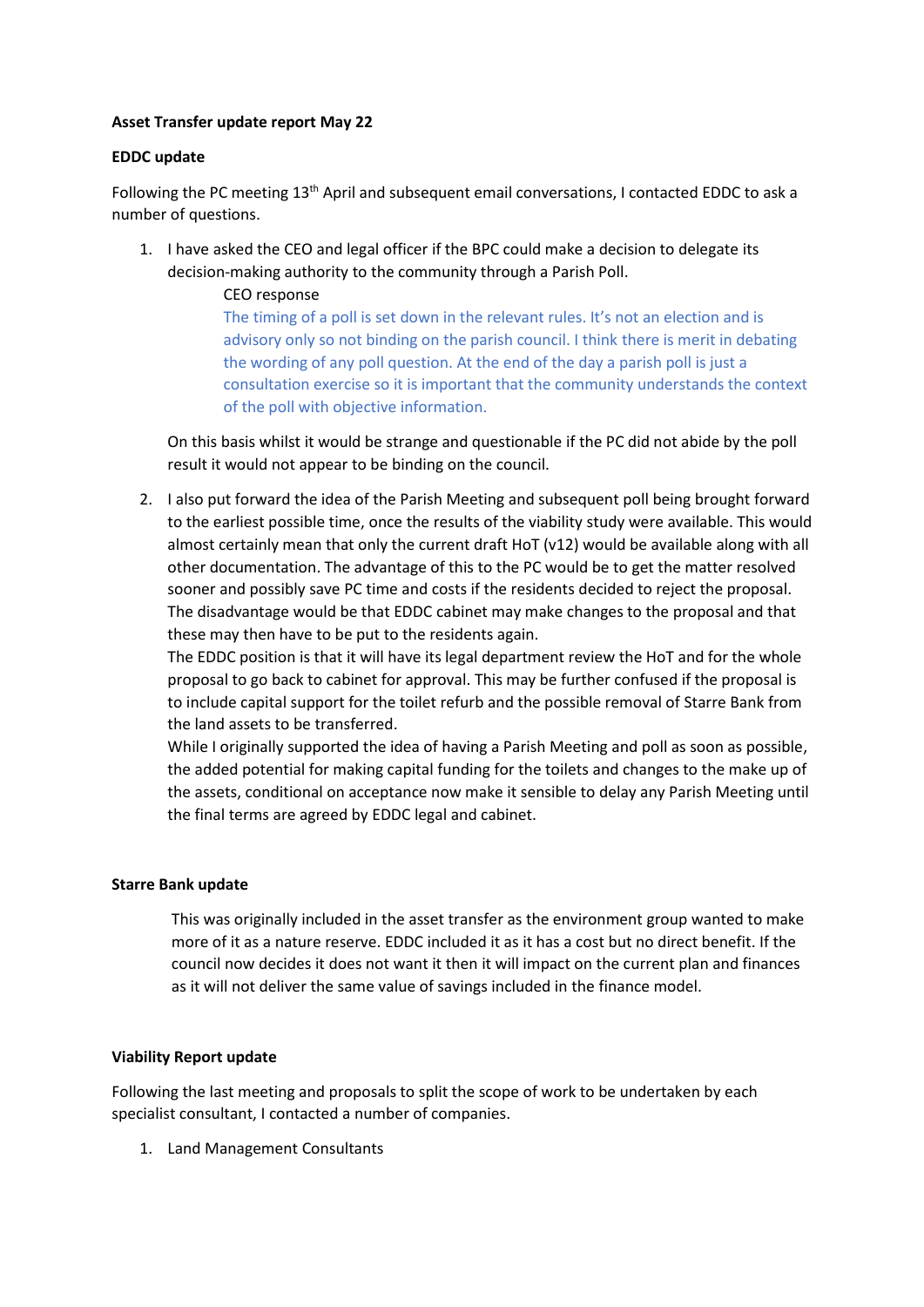- a. Lambert Smith Hampton (LSH) they have responded, they will prepare a quote however nothing received yet
- b. Vickery Holman, they have responded, they will prepare a quote however nothing received yet
- c. Symonds and Sampson, they have responded, can undertake asset valuations only
- 2. Legal assessment and conveyancing.
	- a. WBW (was Bevis and Beckinsale) they have responded will prepare an estimate but nothing received yet. EDDC have agreed to share all Stat Valuations they have.
- 3. Financial assessment
	- a. Blue Chip Finance (Our current auditors) they have declined the work due to volume of work and professional restrictions on assessing forecasts and costs. They have given a contact with another company.
- 4. Cost comparisons for works
	- a. County Grounds Maintenance, declined to tender
	- b. Blackdown Tree Services, awaiting reply.

While the response is disappointing it is not critical as we can ask others for estimates as long as we have estimates available to complete the viability report.

The response to date is disappointing although having answered a number of questions I am confident that the first two land management consultants will return a tender but not in time for this meeting. I am also confident WBW will return an estimate of legal costs.

### **Annual Meeting in May**

There are a number of agenda items for the Annual Meeting in May which relate to the asset transfer – it may not be possible to resolve these matters at the Annual Meeting. If the council establishes an Asset Transfer working-group then this group could consider and debate further and make the recommendations to council. The recommendations could be considered and a decision made by an extraordinary meeting of the council if it was felt that the decisions had to be implemented or conveyed as soon as possible.

### **Outstanding matters for decision/action:**

- 1. To decide whether capital funding of the toilet refurbishment, as per proposal put to EDDC on the 19/4/22 should be a condition of acceptance of the proposal by BPC.
- 2. To decide whether Starre bank should be included in the parcel of assets to be transferred.
- 3. To let viability consultancy works once tenders have been received and analysed.
- 4. Review all documentation and financial modelling and identify any amendments required.
- 5. To bring forward the Parish Meeting to the earliest date when the viability study will be complete and available to all, including a 2-week study period.
- 6. To follow EDDC lead and hold the Parish meeting once all the documents have been reviewed by EDDC legal and the proposal, with any amendments has been approved by EDDC cabinet.